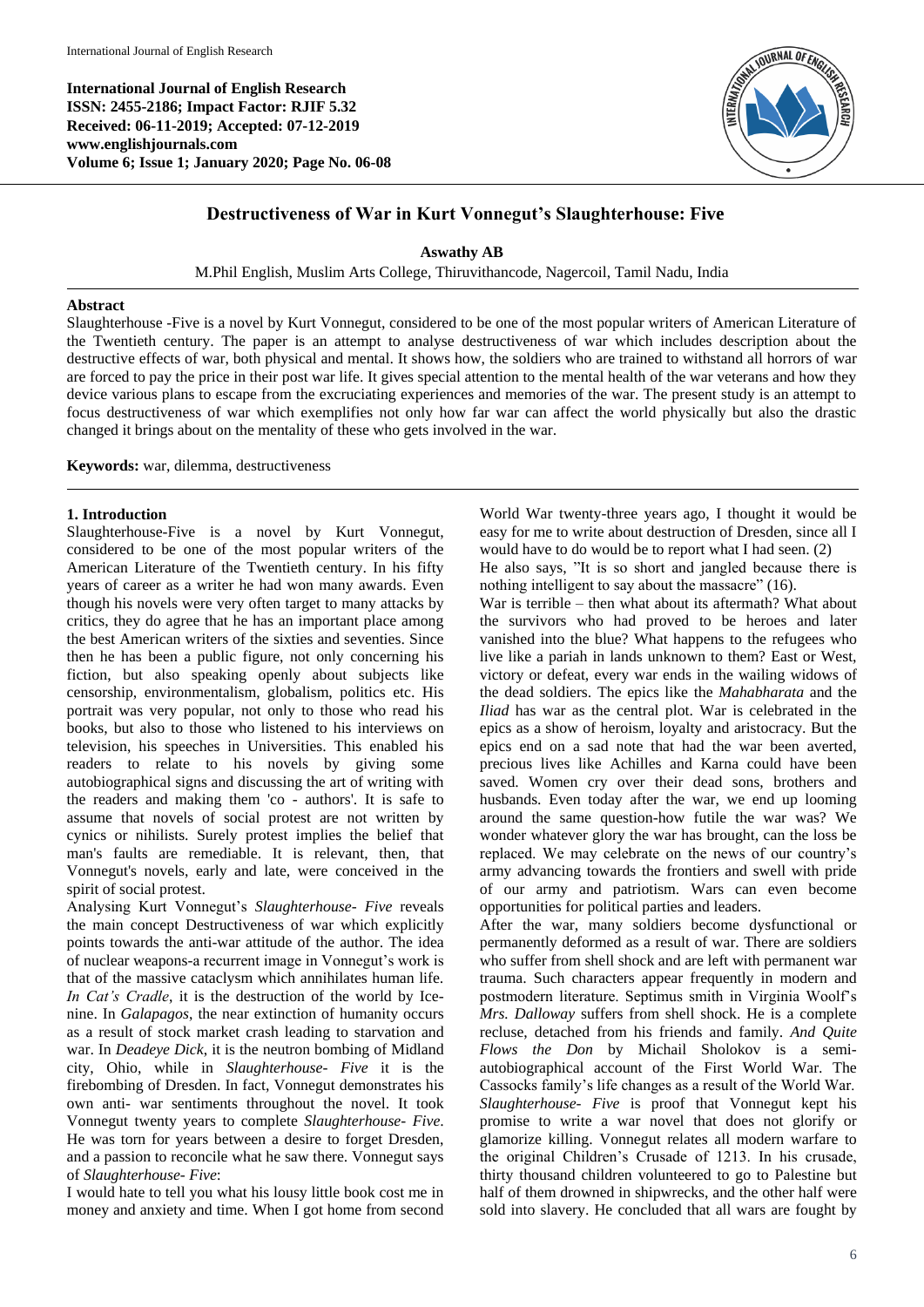the young, usually for cause they can't understand. The innocence of those who fight in wars is depicted in the characters Billy Pilgrim from Slaughterhouse- Five. Billy, as his name suggests becomes the innocent pilgrim through a cruel and absurd world. Young of face, gawky of stature and childishly perplexed, Billy Pilgrim, who like the crusader starts out on a hot mission as a chaplain's assistant. He makes the perfect representational figure for this conception of war. Billy, as Adam figure, falls into the terrible wisdom of the Twentieth century. Billy being moonishly bemused, utterly helpless, even ridiculous, fits him for the role of the babe born to die. In this sense, Billy also becomes the Christ figure of the novel. An innocent man in a cruel world, in provoking scene in a train car, Billy hangs himself from a cross bar, symbolic of Christ's crucifixion. Vonnegut is reminded once again of Christ as Billy sleeps at the end of the novel. The character of Billy gives *Slaughterhouse- Five* a point of focus, particle for the emotion generated by the wide –ranging action of the story. After Billy sees the Americans shaved and cleaned, he realized for the first time how young they are and is shocked. My God, my god, it's the Children's Crusade! (87). He seems most concerned to show war as a terrifying unleashing of monstrous forces which upsweep the innocent children and men to destroy and enslave them.

Published in 1969, at the height of the Vietnam War, and the Cold War, while a portion of the American people were vocally protesting even at the idea of war, *Slaughterhouse-Five* was given to the public. Vietnam belongs to a very dark part of the history of the United States, filled with senseless death and suffering for a cause that never seems important enough, one that is never understood. The continuous brutality is never-ending, as World War 2 does not enforce a long- lasting peace. Vonnegut makes parallels between World War 2 and Vietnam War through time travel by jumping from one timeline to the other, from one war to another. The jumps through time serve to fragment the narrative; when it comes to the parallel of two wars, an additional interpretation comes to mind. Since the narrator makes it clear that his story is an anti- war novel, the reader can interpret the time jumps as a means of escaping from reality to another. The devastating nature of the Second World War proves to be shattering experience for the narrator, and he keeps escaping the terrible landscape of concentration camps to a later time. This other time proves to be more pleasant, since the Vietnam war keeps claiming lives of boys who need to fight for ideologies beyond their level of understanding. The cycle of violence and the meaninglessness of death that Vonnegut marks with a catch – phrase "So it goes" seem to be at the centre of the novel, as well as in the minds of the public.

In Vonnegut's vision, all the soldiers are boys, no men, and fight wars that they barely comprehend. That is why he calls attention to children, who fight for causes, to them, unknown. He does this in order to show the sadness and terror of war rather than what Hollywood and literature usually portrays. Being an integral part of the American tradition, Hollywood has always been there to justify and explain the unexplainable. This is one of the reasons why Billy Pilgrim is, not only young, but very much the opposite of a rugged, masculine hero. Hollywood tends to create the illusion of greatness in its war films, forgetting reality and ignoring the real corpses of real people left behind in wars. The narrator openly criticizes this propensity having

previously felt the horrors of war. Additionally, he offers a critique of the American society, who feeds off the notion of greatness of their country through Hollywood, seeing that Americans are usually victorious in the great war epics, either morally or literally.

This novel's main character, Billy Pilgrim is like Vonnegut in many ways. A very important part of Vonnegut's life was when he served in second World War and was a Prisoner of War in Dresden, Germany. During that time, he experienced the firebombing of Dresden, which affected him greatly. This event had around one Lakh thirty- five thousand casualties, which is about twice the number killed in Hiroshima by the atomic bomb. Many claims that his involvement in the war is what made him write *Slaughterhouse- Five*. When Vonnegut created Billy Pilgrim, he made Billy subject to the experience of war. In fact, Billy experiences it almost exactly the same as Vonnegut himself had, including the experiences of being a prisoner of war during the firebombing of Dresden. But in Billy's case, Vonnegut writes it with a particular point of view, which is against war. For example, when Vonnegut writes of the ways Billy views things, especially in the war, he makes Billy's view slanted, which makes the reader perceive the war as something absurd, grotesque, macabrein any case, no quite real. Making Billy so much like himself, Vonnegut uses Billy to "tell" the reader his own views.

Vonnegut not only talks about Billy Pilgrim's life during the war, but also Billy's post-war life on Earth. By depicting the life of Billy, Vonnegut also unravels the Destructiveness of War. It is known that Billy does struggle after the war to start up his life, which indicates the hurtfulness of war, but if one looks further, to Billy's profession as optometrist, a theme can be seen: the importance of sight. This theme relates to the idea that Billy has sight before he goes to war, then goes to war and goes insane, thus losing his own "truesight". But he ironically tries to correct the vision of others in his profession as a optometrist.

Destructiveness' here doesn't simply symbolize the Physical destruction brought out by the war, but it is more than that. It includes the post-traumatic effects and guilty feelings that snatches away the desire of the war veterans to lead a normal life. The not-so-subtle destructiveness of the war is evoked in subtle ways. For instance, Billy is quite successful in his post-war exploits from a materialistic point of view. While Billy seems to have led a productive post-war life, these seeming markers of success speak only to its surface. He gets his job as a Optometrist not because of any particular prowess but as a result of his father-in-law's efforts. More important, at one point in the novel, Billy walks in on and realizes that they are unfamiliar with each other. Beneath the splendor of his success lies a man too war-torn to understand it.

A humanist at heart, Vonnegut believes man is inherently good and can overcome the violent and cruel streak inside. The fire-bombing and ravaging of Dresden and the tragic number of casualties it emphasized the destructiveness of war, along with the portrayal of Billy Pilgrim's mental deterioration shown in several cases after he returns from duty on the European front. In the la line of the novel, a bird says to Billy, "Poo-tee-weet?", illustrating the lack of words to describe the horrors of war and providing a final example of its destructiveness.